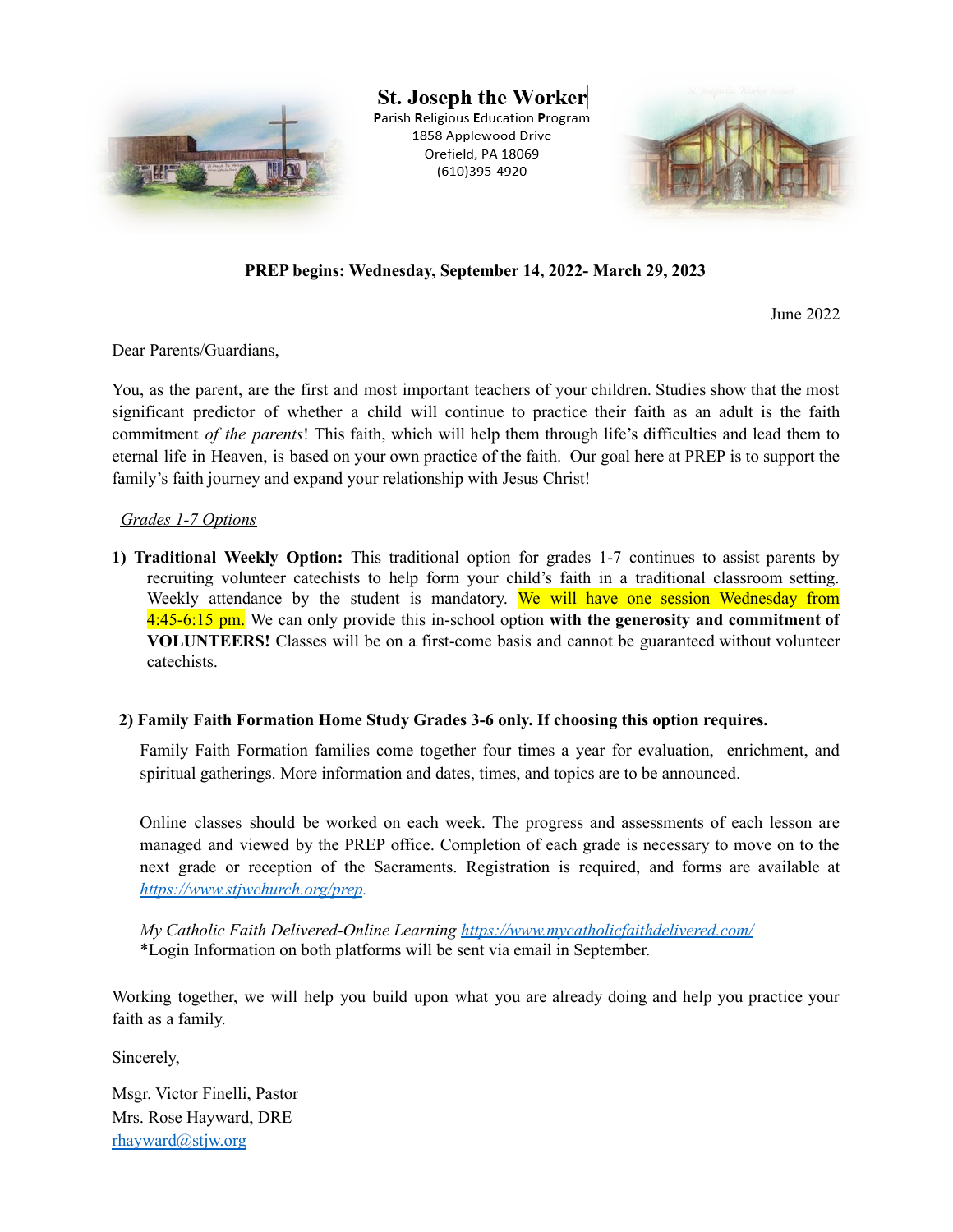# St. Joseph the Worker Parish

## **Fall PREP 2022-2023 Classes Grades 1-7**

**(8th grade has a separate registration form)**

|                                                                                                                | PREP begins: September 14, 2022- March 29, 2023, Wednesday 4:45-6:15 PM                                |
|----------------------------------------------------------------------------------------------------------------|--------------------------------------------------------------------------------------------------------|
| Date $\qquad \qquad$                                                                                           |                                                                                                        |
| Family Name                                                                                                    | E-mail                                                                                                 |
| Address                                                                                                        |                                                                                                        |
|                                                                                                                |                                                                                                        |
| Phone                                                                                                          |                                                                                                        |
| Emergency Contact Name & Number                                                                                |                                                                                                        |
| Fee: \$110.00 per child (waived for teachers) Check #_____________________________                             |                                                                                                        |
| Registered St. Joseph the Worker Parishioner Yes______No_______ If not, please call the parish<br>our parish.) | office at 610-395-2876 to register with our parish. (Participating families need to be registered with |
| Father's Name (First) Last                                                                                     |                                                                                                        |
| Mother's Name (First) Last                                                                                     |                                                                                                        |
|                                                                                                                | Child/Children's Last Name (If different from family name as above)                                    |
| This program can only work with the generosity and commitment of volunteers!                                   |                                                                                                        |
|                                                                                                                |                                                                                                        |
| If you can join us, please select below: Teacher______ Substitute______                                        |                                                                                                        |
| (The PREP program cannot continue without volunteers.)                                                         |                                                                                                        |
| Families participating in the Family Faith Formation Home Study are required to attend 4 sessions per year     |                                                                                                        |
| for evaluation, enrichment, and spiritual gatherings. (Family Sessions Dates TBD)                              |                                                                                                        |

⬜**I hereby acknowledge that I have reviewed the Fall 2022-2023 PREP program and agree to the program's requirements.** *(Found on attached letter)*

 $\mathcal{L}_\text{max} = \frac{1}{2} \sum_{i=1}^n \mathcal{L}_\text{max}(\mathbf{z}_i - \mathbf{z}_i)$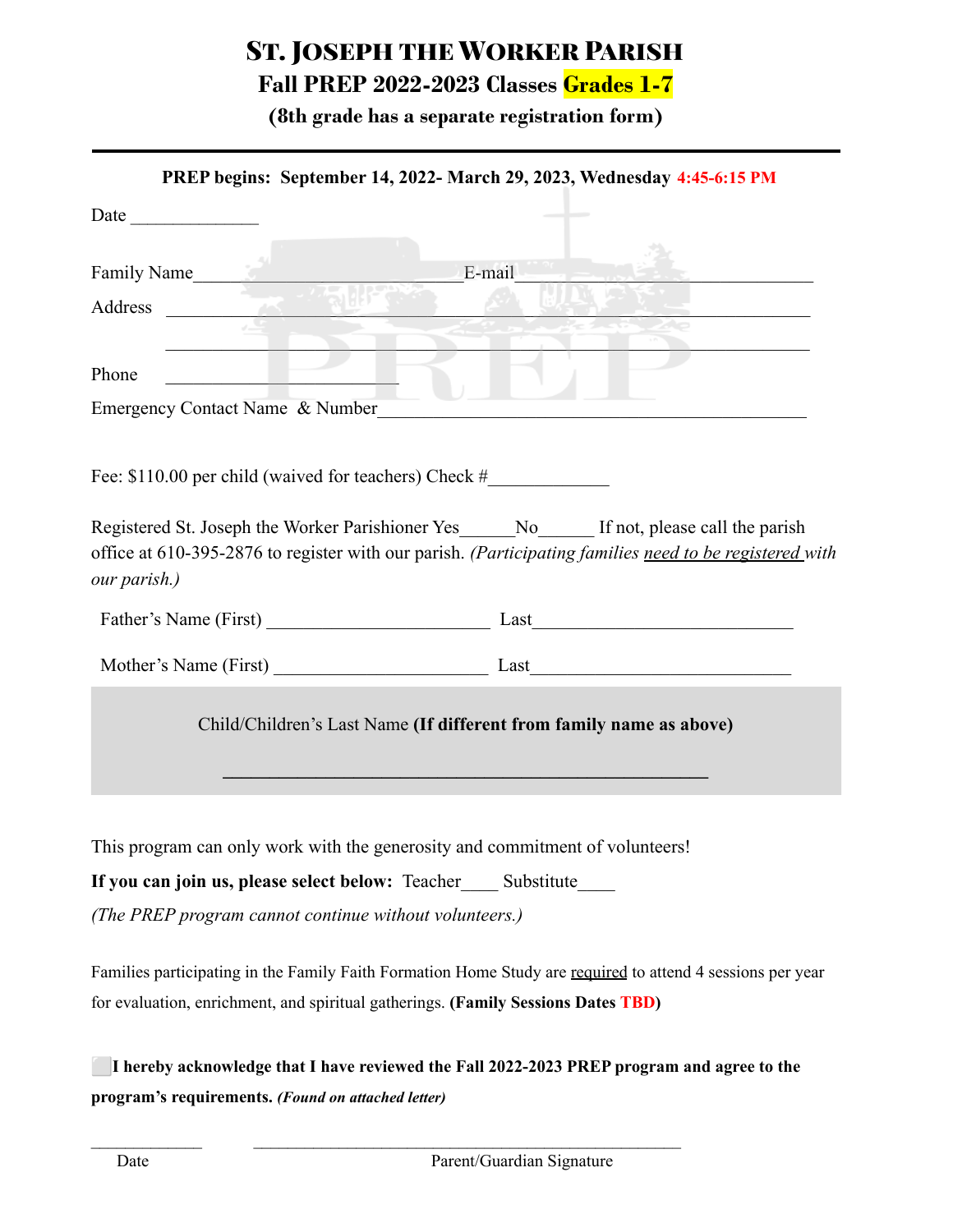### **FAMILY NAME\_\_\_\_\_\_\_\_\_\_\_\_\_\_\_\_\_\_\_\_\_\_\_\_\_\_\_\_\_\_\_\_\_\_\_\_\_\_\_\_\_\_\_\_\_\_\_\_\_\_\_\_\_\_\_\_\_\_\_\_\_\_\_\_\_\_\_\_\_\_\_\_\_\_\_\_\_\_**

| Traditional Weekly Option Grades 1-7                                                              | <b>SECOND FORMATION OPTION</b>                                                                                                |
|---------------------------------------------------------------------------------------------------|-------------------------------------------------------------------------------------------------------------------------------|
|                                                                                                   | Family Faith Formation Home Study                                                                                             |
| Wednesday 4:45-6:15 PM (*Note the time change)<br>(Volunteers are needed to provide this option*) | Grades 3-6 only (Family Sessions Required)                                                                                    |
|                                                                                                   |                                                                                                                               |
| <b>FIRST STUDENT FULL NAME:</b>                                                                   |                                                                                                                               |
|                                                                                                   | Male<br>Female<br>Sex:                                                                                                        |
| Date of Birth:<br>Month<br>Day                                                                    | Year                                                                                                                          |
| GRADE as of Sept. 2022                                                                            |                                                                                                                               |
|                                                                                                   | IF THE CHILD IS ENTERING IN THE FIRST GRADE, PLEASE SUBMIT A COPY OF YOUR CHILD'S BAPTISMAL CERTIFICATE.                      |
| Please select one option (X) below:                                                               |                                                                                                                               |
| <b>Traditional Weekly Option (Gr. 1-7)</b>                                                        | <b>Family Faith Formation Option Grades 3-6 only</b>                                                                          |
| Volunteers are needed to provide this option.                                                     | Payment is expected prior to log-in information being emailed to you.                                                         |
| <b>Wednesday *4:45-6:15 PM</b>                                                                    | <b>EMAIL ADDRESS:</b>                                                                                                         |
|                                                                                                   |                                                                                                                               |
| <b>BAPTISM</b><br>CHURCH:                                                                         |                                                                                                                               |
| <b>PENANCE</b><br>CHURCH:                                                                         |                                                                                                                               |
| CHURCH:<br><b>COMMUNION</b>                                                                       |                                                                                                                               |
|                                                                                                   |                                                                                                                               |
| Child's Allergies or Concerns:                                                                    |                                                                                                                               |
|                                                                                                   |                                                                                                                               |
|                                                                                                   |                                                                                                                               |
| <b>SECOND STUDENT FULL NAME:</b><br>Date of Birth:<br>Day<br>Month                                | Female<br>Male<br>Sex:<br>Year                                                                                                |
| <b>GRADE</b> as of Sept. 2022                                                                     |                                                                                                                               |
|                                                                                                   | IF THE CHILD IS ENTERING IN THE FIRST GRADE, PLEASE SUBMIT A COPY OF YOUR CHILD'S BAPTISMAL CERTIFICATE.                      |
|                                                                                                   | Please select one option (X) below:                                                                                           |
|                                                                                                   |                                                                                                                               |
| <b>Traditional Weekly Option (Gr. 1-7)</b><br>Volunteers are needed to provide this option.       | <b>Family Faith Formation Option Grades 3-6 only</b><br>Payment is expected prior to log-in information being emailed to you. |
|                                                                                                   | <b>EMAIL ADDRESS:</b>                                                                                                         |
| Wednesday *4:45-6:15 PM                                                                           |                                                                                                                               |
| <b>BAPTISM</b><br>CHURCH:                                                                         |                                                                                                                               |
| <b>PENANCE</b><br>CHURCH:                                                                         |                                                                                                                               |
| CHURCH:<br><b>COMMUNION</b>                                                                       |                                                                                                                               |